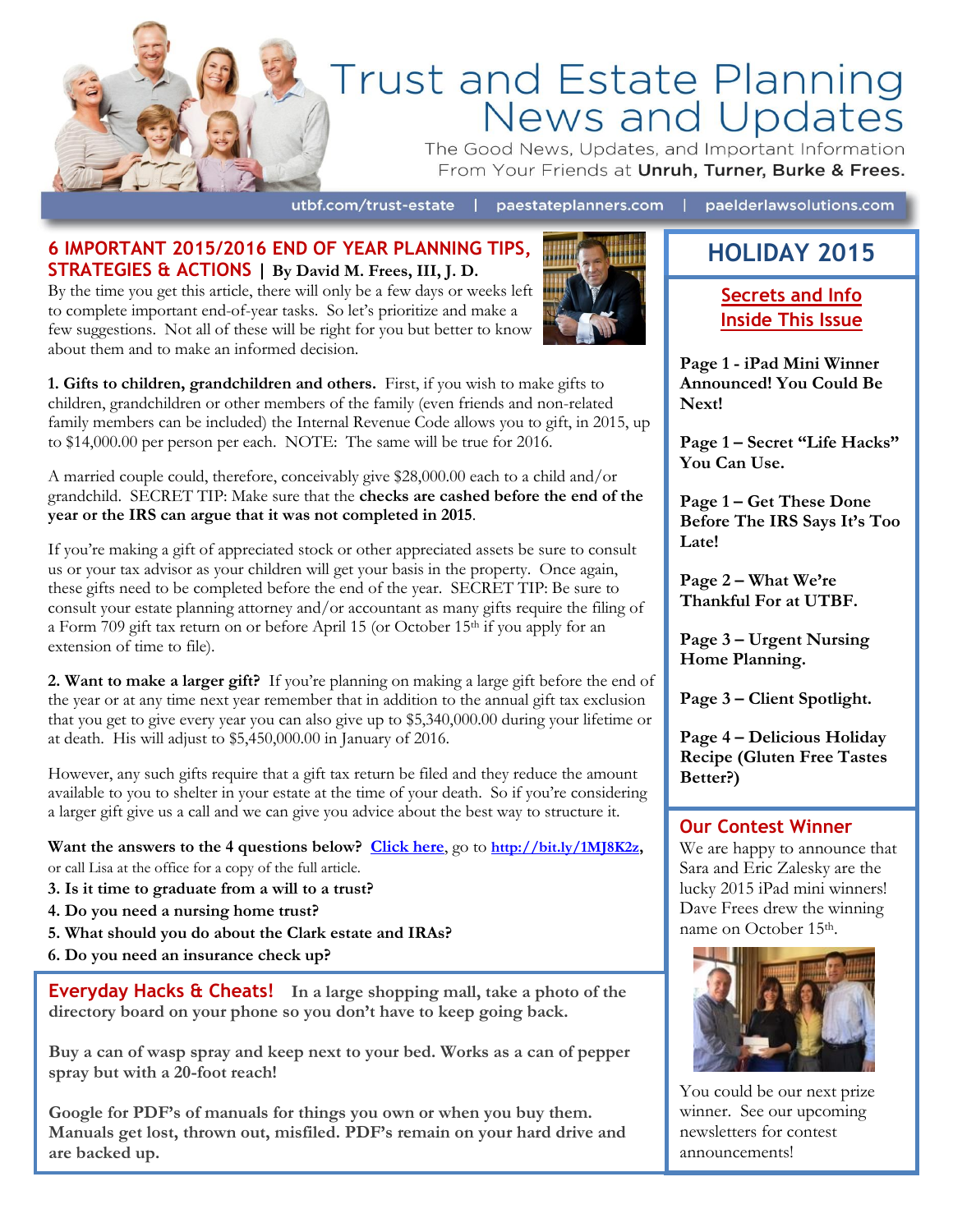## **What We Are Thankful For At UTBF!**

We wanted to share the sincere and sometimes silly things we are thankful for as we enter the holiday season.

**Denise Fox** – "I am thankful for many things, most of all my family, good health and a great work environment where I can make a difference and work with an awesome group of people every day."

**Dave Frees** – "We all have so much to be thankful for…our health, our families, my great team at UTBF who look out for you and for me and who always try to do the right thing!"

**Doug Kaune** – "I am thankful that I am surrounded by great family and friends who distract me from just how bad the professional sports teams in Philadelphia are this and most other years! Put in that context, it should really tell you how strongly I feel about all of the wonderful people I share my life with.  $:$ "

**Tammy Myers** – "I am thankful for the love and happiness that comes from FAMILY. I was lucky enough to have the best mom and dad in the world who laid the foundation of the importance of family.

I am also thankful for my best friend and husband of 30 years; my amazing children who make my heart burst with pride and who I love with all of my heart; my loving sisters and brother; my extended family; my devoted dogs; wonderful friends and co-workers; and a job that I enjoy going to each and every day….well, just about every day…except Mondays and gorgeous days in the summer when I could be laying by the pool or on a beach somewhere."

**Whitney O'Reilly** – "Getting to know, spend time with and hearing stories from my clients is such a wonderful blessing. I am so thankful to get to be a part of this great community of exceptional lawyers and the amazing clients we represent."

Laurel Paul –" I'm thankful I get to spend this holiday season with my family because they live far away and we don't get to see each other often."

**Lisa Snyder** – "Having both my work family and home family happy is what I am most thankful for! Every time my 14 year old dog Scotty sleeps all night (which isn't that often), I am thankful for a good night's sleep!"



**WE WISH YOU A WONDERFUL HOLIDAY SEASON.**

#### **IMPORTANT DATES & TRIVIA**

#### Nov 15 – **Reminder: Annual gifts must be completed before Dec 31st**

Dec 6 – Start of Hanukkah



Dec 22 – First Day of Winter



Dec 26 – Boxing Day



Jan 1 – Happy New Year's Day

Jan 18 - Martin Luther King Jr. Day

Feb 2 – Ground Hog Day

Feb  $7$  – Super Bowl Sunday (50<sup>th</sup>)

Feb 9 – Mardi Gras



Feb 15 – President's Day

### **UTBF in the Community |**

David and Robin Frees hosted 30 clients & friends of UTBF at a late summer



BBQ at their home. **(To be added to our client activity list, call Lisa at 610-933-8069.)**

Dave hosted a client lunch in NYC with Steve Forbes, Editor-in-Chief of Forbes Media.



Whitney O'Reilly participated in the Phoenixville Area Community Services (PACS - [www.pacsphx.org\)](http://www.pacsphx.org/) annual "Empty Bowls" event on Nov 6. Local

artists provided beautifully crafted empty pottery bowls to nearly 600 people to raise funds and awareness for local and global hunger.



Look for Dave, Doug and Whitney to be featured in the December issue of SuburbanLife Magazine.

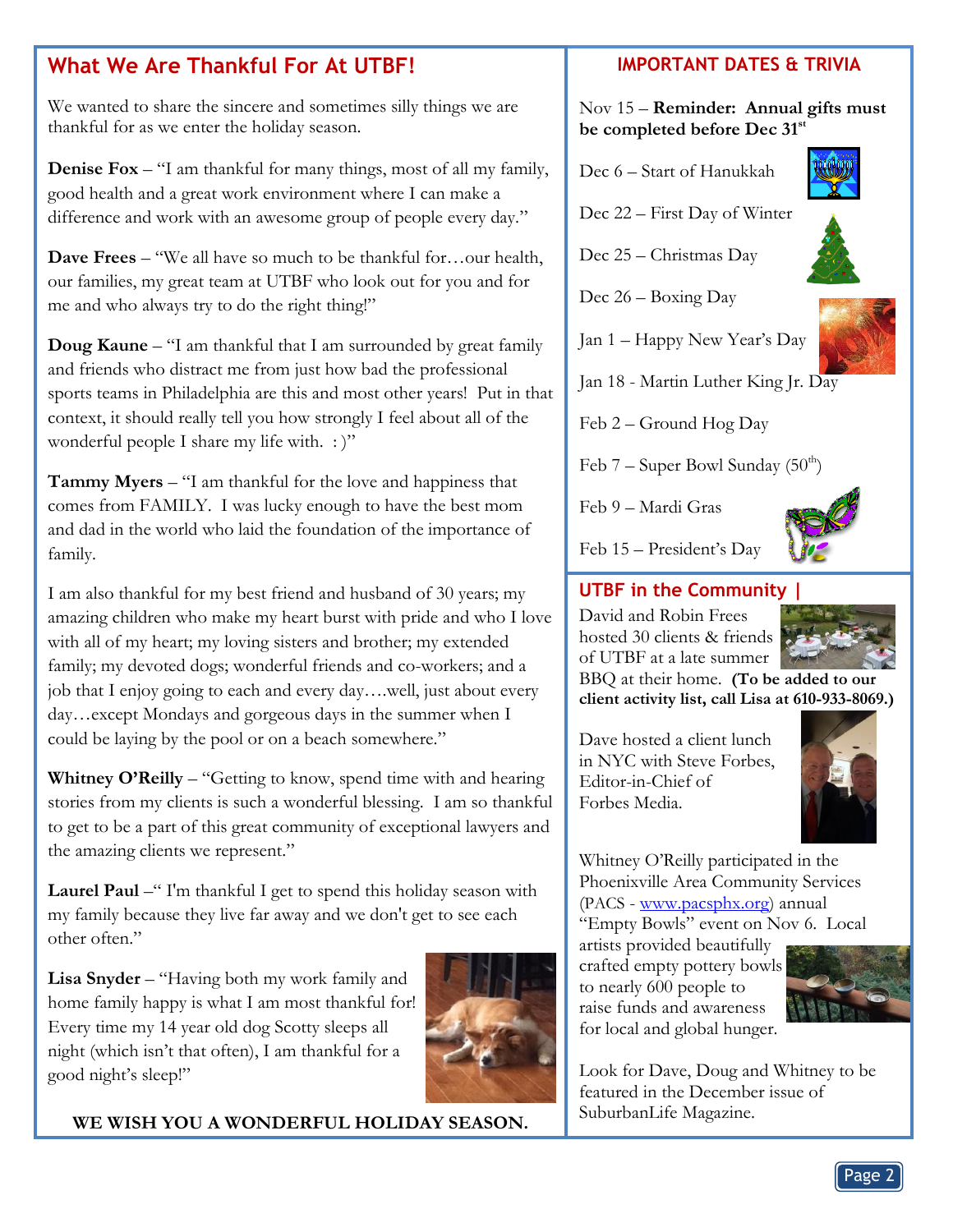**"[Crisis Medicaid Planning](http://www.paelderlawsolutions.com/2015/10/crisis-medicaid-planning-upheld-in-zahner-case/)" Upheld in Zahner Case |** Douglas L. Kaune, JD Protecting assets from the rising cost of nursing care has become a very important concern for

aging Pennsylvania residents. So over the next year we will be preparing articles for you on how to protect these assets for yourself and for your family. In this issue, we will discuss "crisis planning". Immediate annuities are among the tools our elder law attorneys use to help both single



**First**, many spouses of nursing home residents face a dramatic reduction in income when the nursing home spouse qualifies for Medicaid. Purchasing an immediate annuity can convert assets into an income stream for the healthy spouse while avoiding a penalty for transferring assets.

**Second**, an institutionalized individual can buy an annuity that will provide income to pay the nursing home while waiting out a Medicaid ineligibility period caused by a gift made within the previous five years. Often, these latter annuities are of short duration, usually only as long as the penalty period.

For a better understanding of this strategy, click here to read my earlier article on the "Reverse Half A Loaf" [crisis Medicaid planning,](http://www.paelderlawsolutions.com/2015/05/crisis-medicaid-planning-reverse-half-a-loaf/) or type in: **<http://bit.ly/1JhZa56>**. And, there is also a recent federal court case that's good news if you need nursing home care.

**The Zahner Case And How It Helps You:** Some states, including Pennsylvania, have maintained that short-term annuities, usually two years or less, are still subject to a transfer penalty. This should change now that the Third Circuit Court of Appeals has ruled that Pennsylvania's Medicaid officials must accept applicants' short-term annuities, and that these types of annuities cannot be counted as resources and be made subject to penalty. *Zahner v. Secretary PA Dept. of Human Services* (3rd Cir., Nos. 14-1328, 14-1406, Sept. 2, 2015). This was a huge win for the Elder Law community and for anyone who finds themselves in need of Medicaid asset protection planning.

**Read the full article, please [click here](http://bit.ly/1WPqvTe) (or go to [http://bit.ly/1WPqvTe\)](http://bit.ly/1WPqvTe) for more details on how the Zahner case helps you. Or call Lisa at 610-933-8069 to have a copy of the article mailed or emailed to you.**

**CLIENT SPOTLIGHT |Jason Wingard** Dr. Wingard is a client and Dean and Professor of the School of Continuing Education at Columbia University. Dr. Wingard is also President and CEO of The Education Board, Inc., a boutique management consulting firm. His current books include *Learning to Succeed: Reinventing Corporate Education in a World of Unrelenting Change*; and *Learning for Life: How Continuous Education Will Keep Us Competitive in the Global Knowledge Economy.* He lives with his wife and five children in Chestnut Hill, PA. He graciously answered some

questions for us!

**What is on your night stand?** MP3 with loop of Miles Davis; the Bible, and fresh juice (apple, pineapple and ginger) **What are you reading?** NYTimes – Opinion Pages **First website you check in the morning?** Washington Post **Favorite city?** Toronto **Favorite getaway?** St. John **What do you never travel without?** Running shoes. **Favorite restaurant?** Alma de Cuba, Philadelphia **Favorite movie?** Crash **Hero or heroine?** My parents Your investment philosophy? Diversification and patience for the "long run"

 **Your greatest regret?** Investing in Palo Alto residential real estate in 1997 (Editor's note – yes, that was rough!) **Best advice you've received?** Love everyone **Favorite philanthropy?** United Cerebral Palsy **Your most treasured possession?** My wife and children **Current state of mind?** Blessed and highly favored **What trait do you deplore in others?** Selfishness **Your greatest extravagance?** Juice and smoothies **When or where are you happiest?** With my wife exploring somewhere new **If you can change one thing about yourself, what would it be?** My patience **Where would you like to live?** Close to family and good friends

**What do you value most in your friends?** Finding joy in simple pleasures

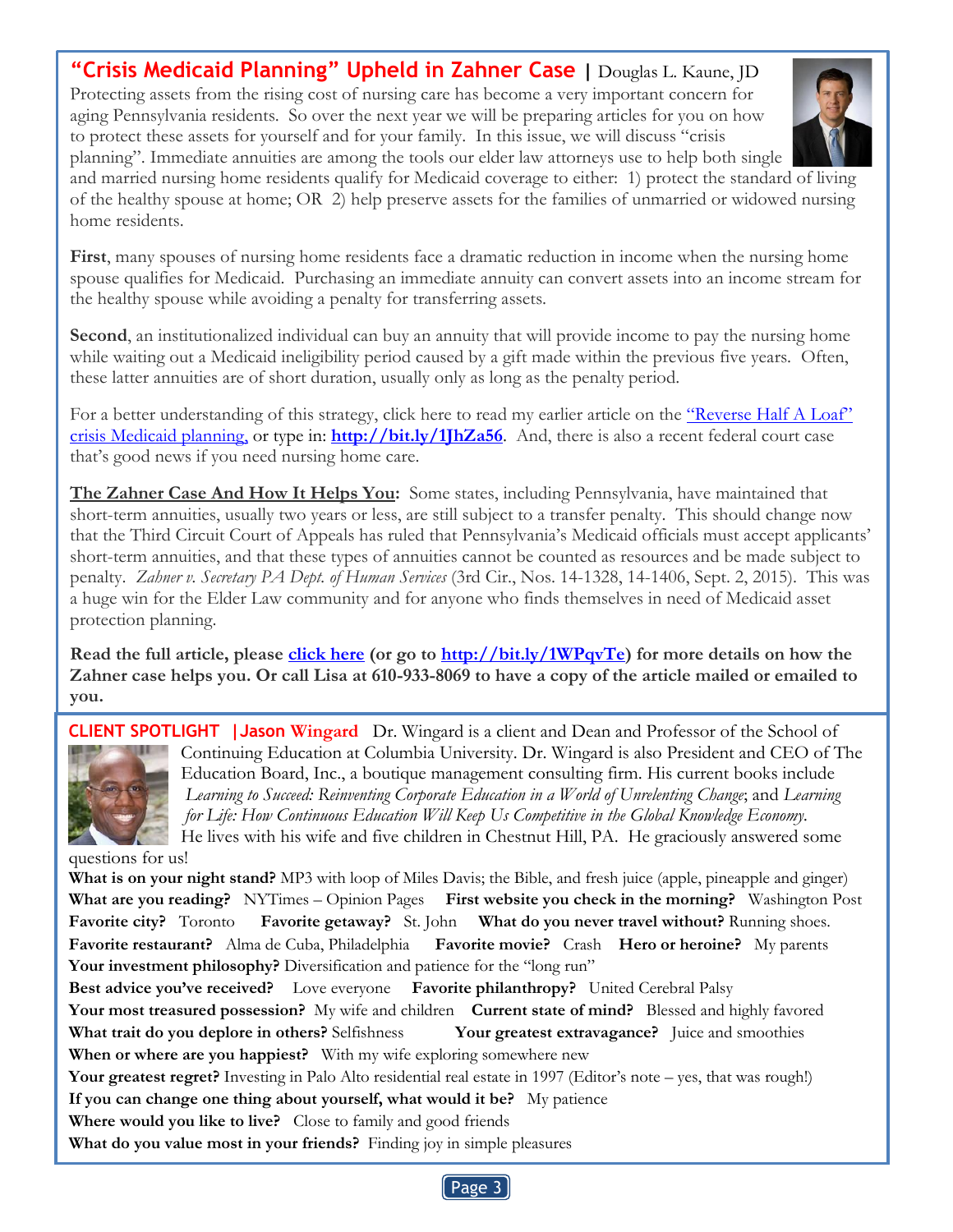

#### **Trust and Estate Planning** News and Updates

The Good News, Updates, and Important Information From Your Friends at Unruh, Turner, Burke & Frees.

PO BOX 289 · PHOENIXVILLE, PA 19460

**Holiday Recipes** | Check out the stuffing recipe – it turns out better than usual because of a secret ingredient (call Lisa at the office if you want to know what it is). It can be made with a vegetable broth rather than chicken broth for vegetarians. Next is a Ginger Cookie, just perfect for the holidays!

**Gluten-free Stuffing -** Ingredients: 7 cups gluten-free bread cubes, 6 tbsp butter, ¾ cup chopped onion,  $1/3$  cup chopped carrot,  $1/3$  cup chopped celery, 2 tbsp dry parsley,  $\frac{1}{2}$  tbsp sage, 1 tsp garlic, 2/3 cup dried cranberries or raisins, 1 ½ cups gluten-free chicken (or vegetable) broth, 2 large eggs.



Preheat oven to 400 degrees F. Spread the bread cubes on a baking sheet and bake for 8 to 10 minutes. Remove and cool. Melt butter in a large sauté pan, add the onion, carrot and celery and sauté until translucent. Remove from heat and cool. Combine the sautéed veggies and toasted bread in a large bowl. Add the dry herbs and cranberries to the bowl and mix by hand. Add the stock  $\frac{1}{2}$  cup at a time until the bread is moist but not soggy. Add the eggs and mix together by hand trying not to break up the bread. Grease a 9 x 13 casserole dish with butter and fill with the bread mixture. Bake for about 30 minutes. It's done when top is golden brown and center is no longer wet. Remove from the oven and serve hot.

**Ginger Cookies** - Blend together the following -  $\frac{1}{2}$  cup butter,  $\frac{3}{4}$  cup sugar,  $\frac{1}{2}$  cup molasses, then add one egg and mix well. Sift together 2 cups flour,  $\frac{1}{2}$  tsp cinnamon,  $\frac{1}{2}$  tsp nutmeg, 1 tsp ginger, 1 tsp baking soda ½ tsp salt. Combine all the ingredients together in a big bowl and mix well. Heat oven to 350 degrees F, drop full rounded tsp of batter on greased cookie sheet; bake until set, but not brown, between 8 to 10 minutes. Cool and Enjoy!





#### **Coming Soon in UTBF News & Updates**

- -
- **Dave's New Book More Elder Law Secrets**
- **Quick Ways to Destress More Reasons to Sleep**

#### **Editor-in-Chief:**

**Lisa K. Snyder**

**610-933-8069**

#### **Quote of the Month:**

**"For how could we do what justice requires if we are distracted by things that don't matter…"**

**Meditations by Marcus Aurelius**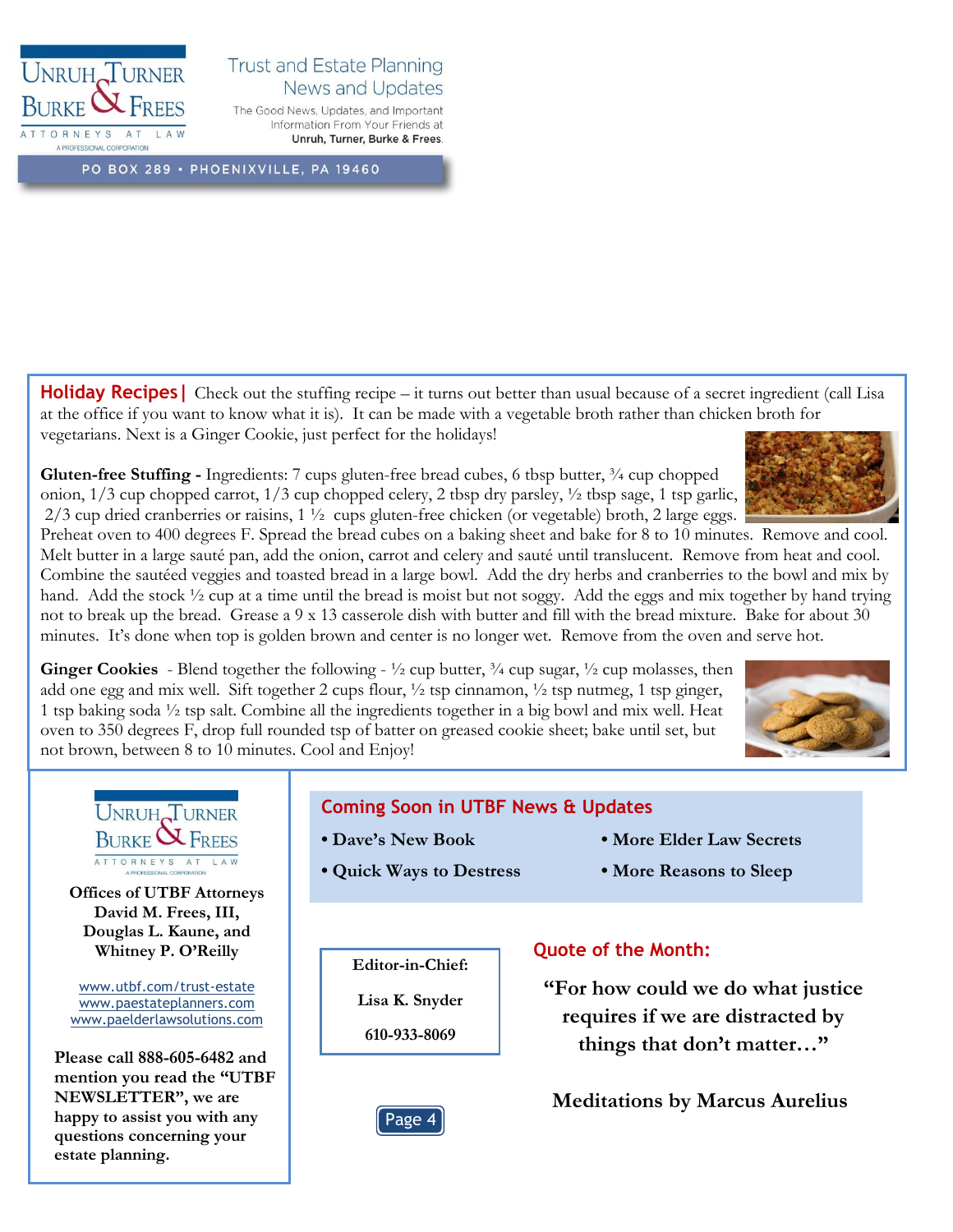# Last Chance!

## **Are You One Of Our "Friends or Family" and 65 or Older?**

## **Ready to really, and at long last, "get things more organized," feel better, and to eliminate or minimize the expenses, confusion, taxes and fees for your surviving spouse, children or grandchildren?**

**It's easier than you think to update your planning from a will to a trust, to update your documents, and to get all the benefits of the new laws at our old pricing.**

**Don't miss this chance to get A FREE WILL OR TRUST REVIEW at our discounted client 2015 pricing for updates and trusts when you come in 2016 after the holidays.** 

**It's also fast and easy. Just one questionnaire and two appointments are usually all you need to take your estate planning and elder law planning to the next level.**

## **WHAT SHOULD YOU DO TO GET THESE "FRIENDS and FAMILY" benefits?**

**If you've had a will or trust review within the last three (3) years you're probably already OK.** 

**If it's been more than three (3) years since your last check up, you should have a complimentary client will or trust review.** Or, if you've had an inheritance, bought more insurance, had a child or grandchild…a remarriage, or divorce…and you're wondering if you should change anything, please feel free to call.

**Just call Lisa or Tammy at 610-933-8069 to schedule it.** The first twenty appointments get our discounted client 2015 flat fees even in 2016. Why a limited number? Well, we have only so many spots left in January, February, and March of 2016. And these reviews are careful and time consuming for the attorneys.

**Finally, want to get your affairs way more organized and save your heirs even more?**

#### **CONVERT FROM A WILL TO A TRUST.**

Consider going from a will to a living trust and pour over will. To see if that's for you, call Lisa or Tammy for a phone consult, and if we think you're a good candidate to save money for your heirs we can schedule an appointment to take you from the will to a trust. **CALL 610-933-8069.**

# **UTBF Trust and Estates Facebook Page is Live!**

Do you Facebook? If you do, please "Like" our page to see notifications of the latest news in estate planning as well as participate in contests, share recipes and other information. If you are already on Facebook, it's easy to find our page, just type in [www.facebook.com/UTBFTrustEstates](http://www.facebook.com/UTBFTrustEstates) and you will quickly find our Phoenixville office page. We are looking forward to being more connected to our clients through Facebook, and hope that you find our page both informative and entertaining!